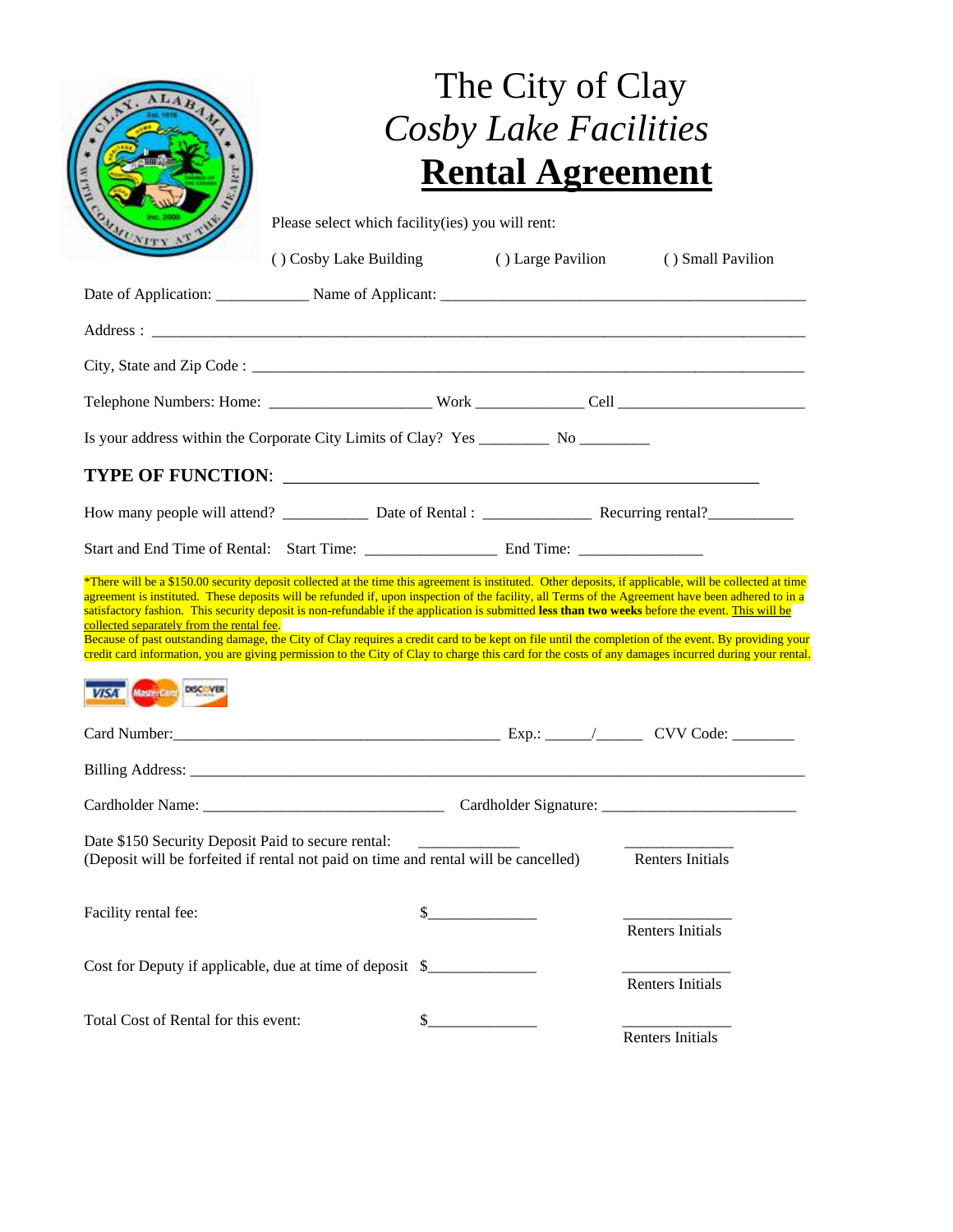## **City of Clay** *Cosby Lake Facilities* **Rates and Usage Agreement** *Cosby Lake Facilities* **are for rent subject to the limitations provided below:**

- 1. *Cosby Lake Facilities* are available for rent to individuals only. Corporations may not reserve City facilities.
- 2. Rental Rates:

| Cosby Lake Building             | Large Pavilion                  | <b>Small Pavilion</b>           |
|---------------------------------|---------------------------------|---------------------------------|
| Resident: \$150 for 3 hours     | Resident: \$75 for 3 hours      | Resident: \$75 for 3 hours      |
| Non-Resident: \$300 for 3 hours | Non-Resident: \$150 for 3 hours | Non-Resident: \$150 for 3 hours |
| \$50 for each additional hour   | \$25 for each additional hour   | \$25 for each additional hour   |

A copy of your driver's license and/or utility bill is required for address verification. Special rates may be negotiated at the City Manager's discretion. \*Employee Discount: 25%

- 3. Rental of *Cosby Lake Facilities* are for a minimum of three (3) hours.
- 4. Clay Deputy:

At the City Manager's discretion, parties of 50 or more may be required to hire a Jefferson County Sheriff's Deputy. The cost of a deputy shall be \$30.00 per hour (in addition to rental fees) to be paid by the renter at the time of deposit. The City Manager's office will assign and reserve all deputies.

5. An application, security deposit, and credit card information will be due immediately upon the date of reservation. All rental fees will be paid in full by the time of key pick up. If the rental is reserved less than two (2) weeks in advance the security deposit is non-refundable.

Renter Initial: \_\_\_\_\_\_\_\_\_\_\_\_\_\_\_\_\_\_\_\_\_ Date:\_\_\_\_\_\_\_\_\_\_\_\_\_\_\_\_\_\_\_\_\_

- 6. Rental fees will be refunded only if the renter makes the cancellation and return the rental fee request in writing at least thirty (30) days before the scheduled event.
- 7. Cosby Lake *Facilities* will be available for rental any time it is not being used for city business. The hours available for rental are 8:00am until sunset. Cosby Lake *Facilities* will be closed on the following days: New Year's Day, Good Friday, Easter Sunday, Memorial Day, Fourth of July, Labor Day, Veterans' Day, Thanksgiving Day (and the following Friday), Christmas Eve, and Christmas Day. Requests for times other than listed above must be submitted to the City Manager's office for approval. Approval of requests is not guaranteed. In cases where requested use causes the City to furnish personnel on an overtime basis, the rental rates will be adjusted accordingly.
- 8. The City Manager's office, at the time a fee-based rental is requested, may reserve and confirm any reservation provided the room and time requested is available and the appropriate fee is collected.
- 9. Cosby Lake Building will come equipped with 5 tables and 40 chairs. Any additional tables and/or chairs must be provided by the renter.